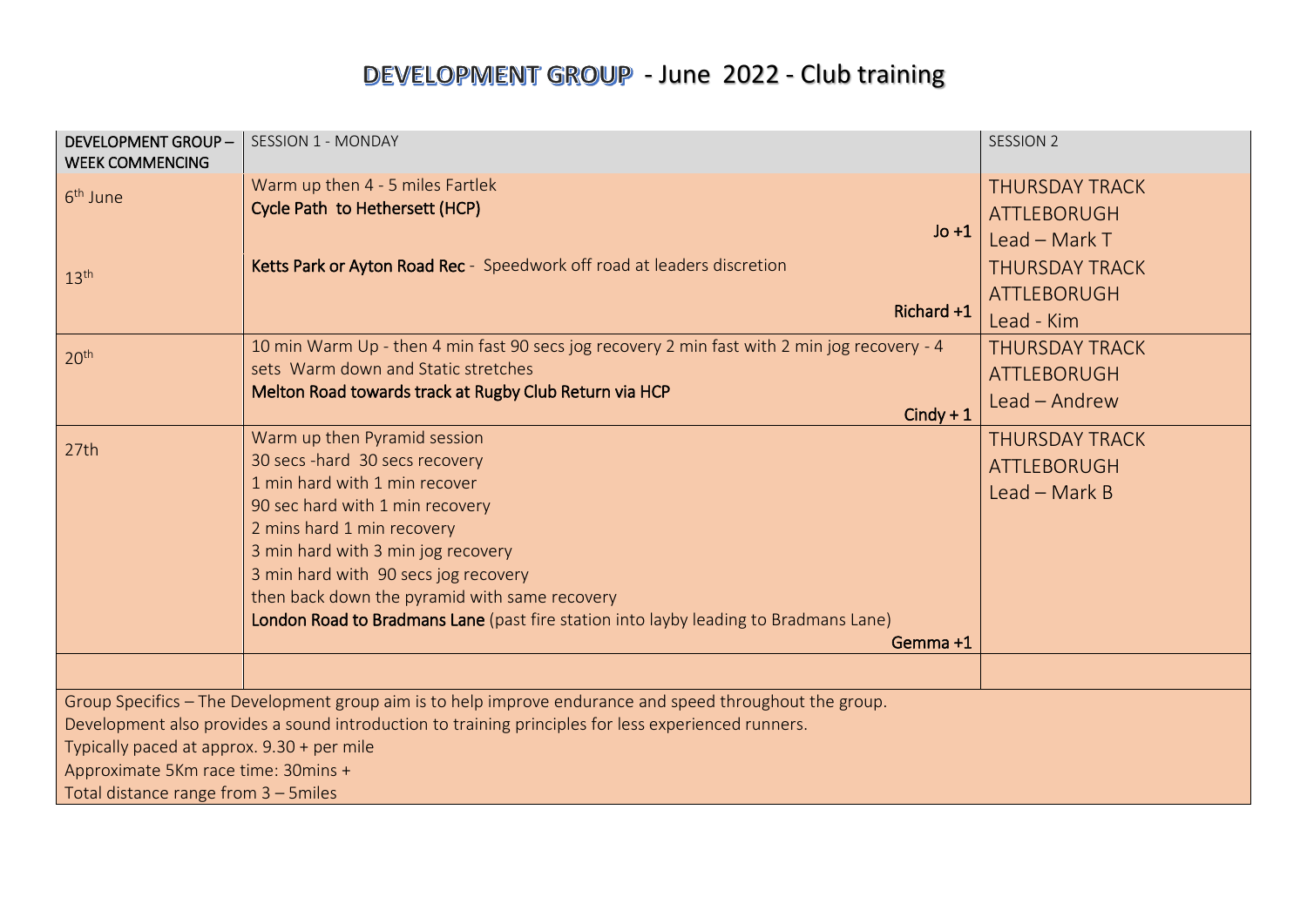# IMPROVERS GROUP - June 2022 - Club training

| <b>IMPROVERS GROUP-</b><br><b>WEEK COMMENCING</b>                                                                                      | Session 1 - MONDAY                                                  | Session 2             |  |  |
|----------------------------------------------------------------------------------------------------------------------------------------|---------------------------------------------------------------------|-----------------------|--|--|
| 6 <sup>th</sup> June                                                                                                                   | <b>Park Lane</b>                                                    | <b>THURSDAY TRACK</b> |  |  |
|                                                                                                                                        | Warm up then 1 x 4 min effort with 2 min recovery,                  | <b>ATTLEBORUGH</b>    |  |  |
|                                                                                                                                        | 2 x 3 min 1 min recovery between efforts 90 secs recovery after set | Lead $-$ Mark T       |  |  |
|                                                                                                                                        | 3 x 2 min as above                                                  |                       |  |  |
|                                                                                                                                        | 4 x 1 min as above                                                  |                       |  |  |
|                                                                                                                                        | Dave + Wendy                                                        |                       |  |  |
| 13th                                                                                                                                   | <b>Wramplingham Road</b>                                            | <b>THURSDAY TRACK</b> |  |  |
|                                                                                                                                        | Warm up then Pyramid 1-2-3-4-3-2-1 with variable recovery           | <b>ATTLEBORUGH</b>    |  |  |
|                                                                                                                                        |                                                                     | Lead - Kim            |  |  |
|                                                                                                                                        | Wendy + (Dave away)                                                 |                       |  |  |
| 20 <sup>th</sup>                                                                                                                       | Warm up to Ayton Road Rec then                                      | <b>THURSDAY TRACK</b> |  |  |
|                                                                                                                                        |                                                                     | <b>ATTLEBORUGH</b>    |  |  |
|                                                                                                                                        | 2 mins hard with 1 min recovery                                     | Lead - Andrew         |  |  |
|                                                                                                                                        | 3 mins x 30m shuttle runs in 3's                                    |                       |  |  |
|                                                                                                                                        | Total 3 sets                                                        |                       |  |  |
|                                                                                                                                        | Wendy +1 (Dave away)                                                |                       |  |  |
| 27 <sup>th</sup>                                                                                                                       | Warm up to Deep Lane then Hill session along Deep Lane Track        | <b>THURSDAY TRACK</b> |  |  |
|                                                                                                                                        |                                                                     | <b>ATTLEBORUGH</b>    |  |  |
|                                                                                                                                        |                                                                     | Lead - Mark B         |  |  |
|                                                                                                                                        | Dave + Wendy                                                        |                       |  |  |
|                                                                                                                                        |                                                                     |                       |  |  |
| Group Specifics - The Improvers group follows the foundations laid down in the development group, Introducing extra distance and pace. |                                                                     |                       |  |  |
| Typically paced at approx. 8.45 - 10.00 per mile pace                                                                                  |                                                                     |                       |  |  |
| Approximate 5km Time: 27-30mins                                                                                                        |                                                                     |                       |  |  |
| Total distance range approx 5 miles.                                                                                                   |                                                                     |                       |  |  |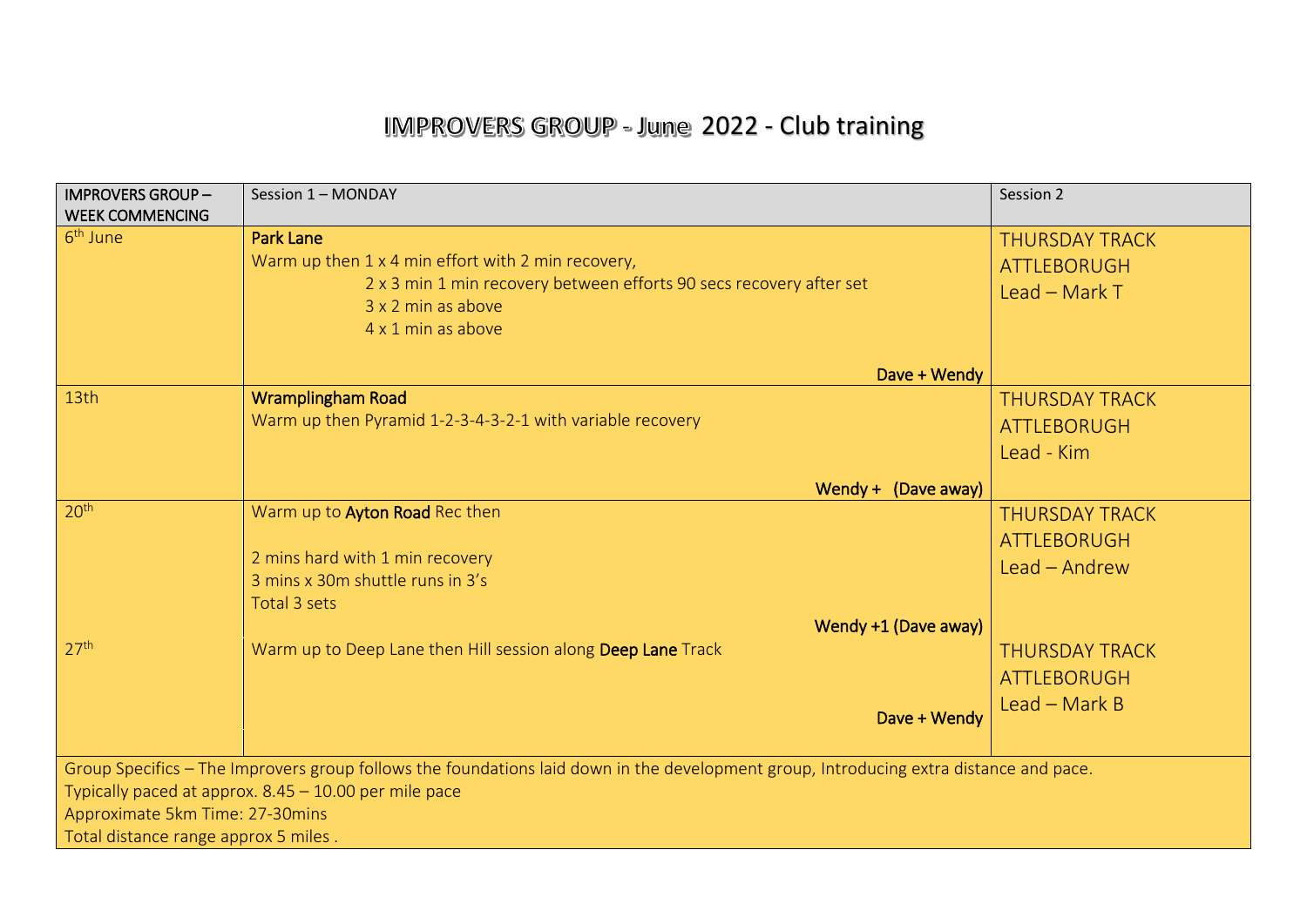# PROGRESSION GROUP - June 2022 - Club training

| <b>PROGRESSION GROUP</b>                                                                                                               | Session 1 - MONDAY                                              | Session 2             |  |  |
|----------------------------------------------------------------------------------------------------------------------------------------|-----------------------------------------------------------------|-----------------------|--|--|
| - week commencing                                                                                                                      |                                                                 |                       |  |  |
| 6 <sup>th</sup> June                                                                                                                   | <b>Stayground Lane</b>                                          | <b>THURSDAY TRACK</b> |  |  |
|                                                                                                                                        | 2 & 4 min efforts x 4/5                                         | <b>ATTLEBORUGH</b>    |  |  |
|                                                                                                                                        | Easy pace/ walking pace recoveries                              | Lead - Mark T         |  |  |
|                                                                                                                                        | $Kim +1$                                                        |                       |  |  |
| 13 <sup>th</sup>                                                                                                                       | <b>Bermuda</b>                                                  | <b>THURSDAY TRACK</b> |  |  |
|                                                                                                                                        | Reverse pyramid, 4,3,2,1 - each effort increasing in speed. X 3 | <b>ATTLEBORUGH</b>    |  |  |
|                                                                                                                                        | lan                                                             | Lead - Kim            |  |  |
| 20 <sup>th</sup>                                                                                                                       | Deep Lane                                                       | <b>THURSDAY TRACK</b> |  |  |
|                                                                                                                                        | Hill repeats $-$ 2-3 min hills x 6/8 with recoveries $-$        | <b>ATTLEBORUGH</b>    |  |  |
|                                                                                                                                        | Directional speed.<br>Katie / Joe                               | Lead - Andrew         |  |  |
| 27 <sup>th</sup>                                                                                                                       | Melton Road/Wramplingham Road                                   | <b>THURSDAY TRACK</b> |  |  |
|                                                                                                                                        | Hills + speed – Following on from previous week.                | ATTLEBORUGH           |  |  |
|                                                                                                                                        | Zoe                                                             | Lead - Mark B         |  |  |
|                                                                                                                                        |                                                                 |                       |  |  |
| Group Specifics: Principle aims are to increase endurance/speed/strength without increasing distances. A mixed ability training group. |                                                                 |                       |  |  |
| Typically training paced at approximately 7.30-8.45 per mile                                                                           |                                                                 |                       |  |  |
| Approximate 5km time: 23 - 26mins                                                                                                      |                                                                 |                       |  |  |
| Total distance 5-6 miles                                                                                                               |                                                                 |                       |  |  |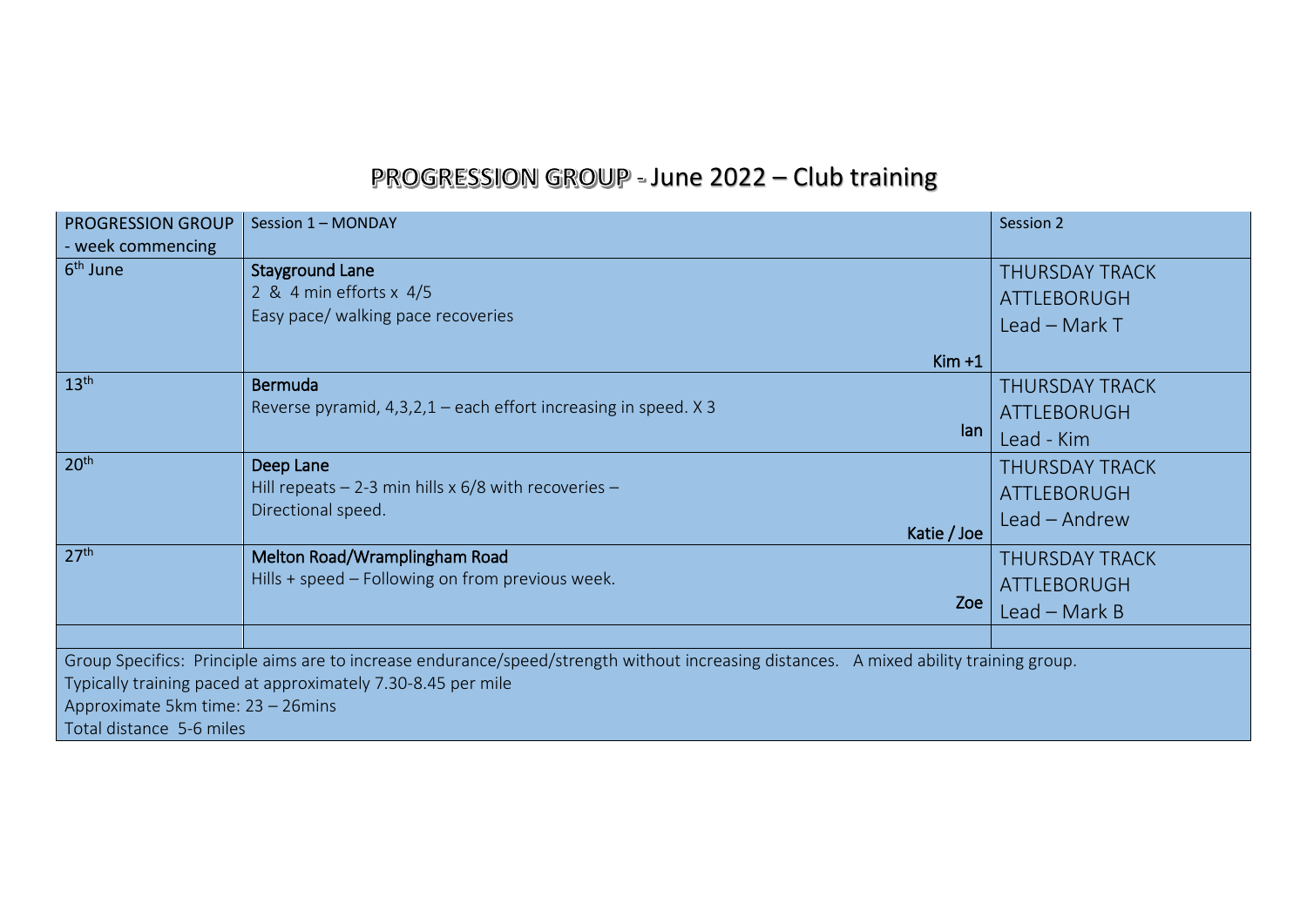# INTERMEDIATE GROUP-JUNE 2022 - Club training

| <b>INTERMEDIATE GROUP -</b>                                                                                                                                                                                 | Session 1 - MONDAY                                                                                                                                                 | Session 2                                                      |  |
|-------------------------------------------------------------------------------------------------------------------------------------------------------------------------------------------------------------|--------------------------------------------------------------------------------------------------------------------------------------------------------------------|----------------------------------------------------------------|--|
| <b>Week commencing</b><br>6 <sup>th</sup> June                                                                                                                                                              | Pace & Strength<br>Wramplingham Road<br>6 x 90 sec $\omega$ effort pace with 60 sec recovery, then 10 minutes $\omega$ threshold. & repeat.<br>6+ miles.<br>Alison | <b>THURSDAY TRACK</b><br><b>ATTLEBORUGH</b><br>Lead $-$ Mark T |  |
| 13 <sup>th</sup>                                                                                                                                                                                            | <b>Strength &amp; Agility.</b><br>'Train to the Terrain'<br>Deep Lane/Youngmans Lane.<br>On Road/Off Road session.<br>Kev                                          | <b>THURSDAY TRACK</b><br><b>ATTLEBORUGH</b><br>Lead-Kim        |  |
| 20 <sup>th</sup>                                                                                                                                                                                            | Strength & Technique.<br>Hill Session Johnsons Farm Hill/Bradman's Lane.<br>Mixed effort lengths and RPE's x 45 minutes approx.<br>Approx. 6.5 miles<br>Heath      | <b>THURSDAY TRACK</b><br><b>ATTLEBORUGH</b><br>Lead - Andrew   |  |
| 27 <sup>th</sup>                                                                                                                                                                                            | Strength & Speed Lady's Lane & Dykebeck.<br>1/2/3-minute efforts with 1 minute moving recovery in-between.<br>Approx. 6.5 miles<br>Tony                            | <b>THURSDAY TRACK</b><br><b>ATTLEBORUGH</b><br>$Leaf - Mark B$ |  |
| Group Specifics - Faster Paced mixed ability group. Working on endurance, speed, pace control.<br>Typically paced at 7 - 8min mile pace<br>Approximate 5km Time: 21mins -23mins<br>Total distance 6 + miles |                                                                                                                                                                    |                                                                |  |